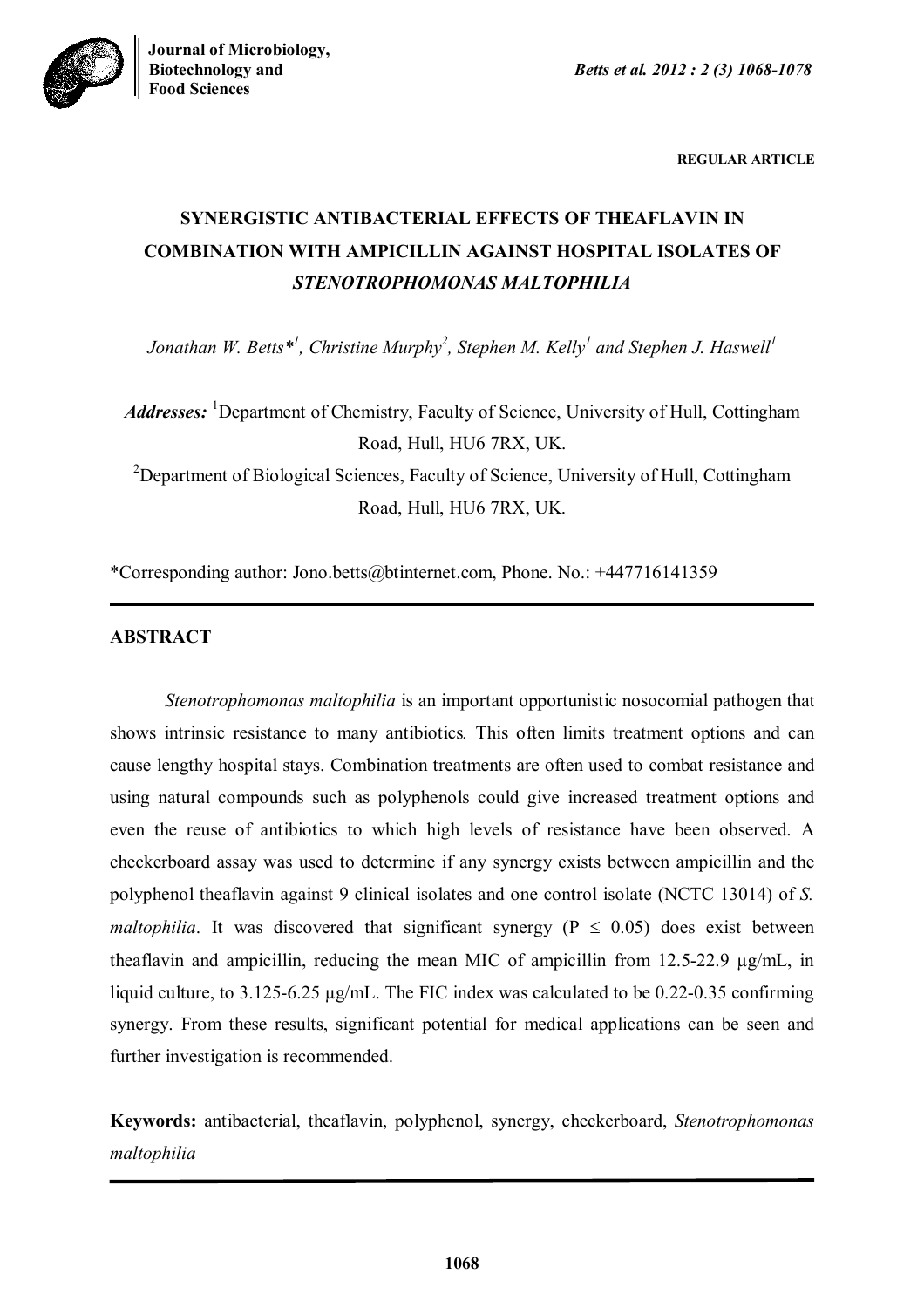## **INTRODUCTION**

Throughout the world, pathogens are increasingly exhibiting resistance to clinically available antibiotics **(Karchmer, 2004)**. Bacterial resistance to antibiotics has been described as a natural phenomenon resulting from selective pressure due to continued exposure to their presence **(Guillemot, 1999)**. There are five major mechanisms that underlie bacterial resistance: target site modification, enzyme-catalyzed inactivation, metabolic by-pass, efflux or prevention of antibiotic entry into cells **(Alanis, 2005)**. All groups of antibiotics have associated resistance and in some cases manufacturers have been forced to modify their structures in an attempt to reverse this. Despite modifications, resistance to the modified drugs can rapidly arise.

*Stenotrophomonas maltophilia* is an opportunistic pathogen, which can readily colonise epithelial cells in the human respiratory tract often leading to pneumonia in immunecompromised patients, individuals with cystic fibrosis and those on respirators **(Alonso and Martinez, 1997; Looney,** *et al.***, 2009)**. This bacterium possesses intrinsic resistance to important clinical antibiotics **(San Gabriel** *et al.,* **2004)** and combination therapy can be required to treat infections.

The use of antibiotic formulations containing two or more active agents has its basis in successful therapy and is particularly valuable in preventing future emergence of antibiotic resistance. However, this would not be the case for resistance genes acquired by bacteria, through horizontal gene transfer. Beyond the traditional antibiotic cocktails it is likely that there are many antibacterial mixtures yet to be identified. Combining clinical antibiotics with non-traditional antibacterial agents could provide treatments that are more effective than using the antibiotic alone **(Cushine and Lamb, 2011)**.

Natural compounds such as the polyphenols found in tea may provide promising additions to the armoury of conventional drugs, in order to meet the urgent requirement for new antimicrobial therapies to help combat the resistance problem. For example, the polyphenol theaflavin, found in black tea has been shown to possess antimicrobial activity against bacteria including *Bacillus cereus* and *Shigella* spp*.* **(Vijaya** *et al.***, 1995; Friedman** *et al.,* **2006)**. Both *Acinetobacter baumannii* and *S. maltophilia* have been shown to be susceptible to the green tea polyphenol epigallocatechin gallate **(Osterburg** *et al.,* **2009; Gordon and Wareham, 2010)**.

The possible synergies between tea-derived compounds and other antibiotics have important implications and potential applications. Investigations into the synergies of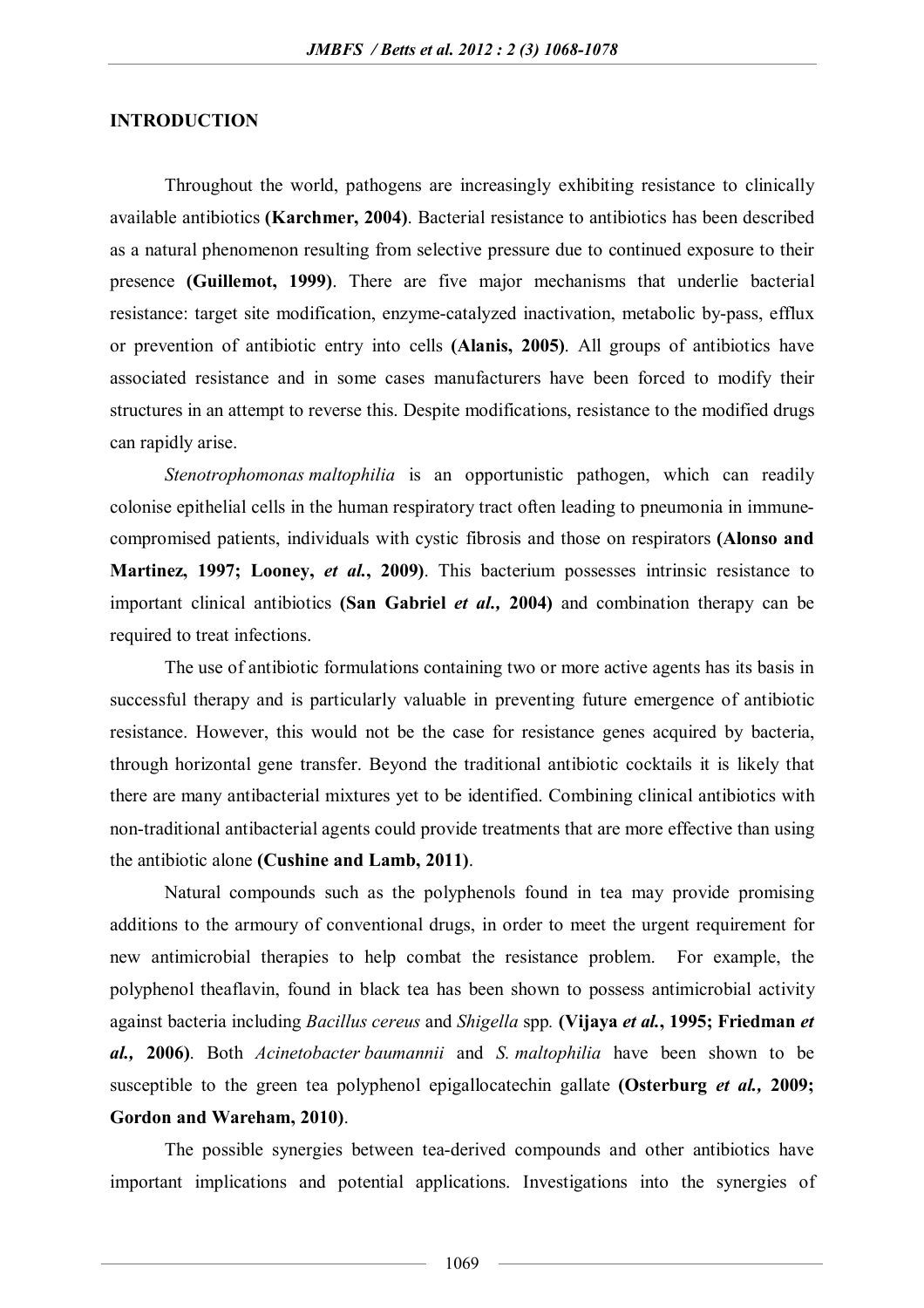flavanols with other compounds such as ascorbic acid **(Hatano** *et al.,* **2008)** and polyphenols **(Betts** *et al.,* **2011)** have proven to be successful by enhancing or prolonging the antibacterial action. Previously the green tea polyphenol epicatechin gallate was shown to reverse the resistance of Methicillin-resistant *Staphylococcus aureus* (MRSA) to oxacillin **(Anderson** *et al.,* **2005)**. Also, epigallocatechin gallate (EGCG) showed synergy with the macrolide antibiotic clarithromycin **(Yanagawa** *et al.,* **2003)**. Flavanoids, including epicatechin from tea, reduced the minimum inhibitory concentrations (MICs) of isoniazid in *Mycobacterium smegmatis* **(Lechner et al., 2008)**. Some conflicting research suggests that a gallate group must be present for any synergy to be shown **(Stapleton** *et al.,* **2004)**.

Very little research has been published to provide evidence of synergy between theaflavin and antibiotics. Previous research **(Neyestani et al., 2007)** has shown that black tea extracts cause synergistic and antagonistic effects when applied with various antibiotics against *Streptococcus pyogenes*. However, this research used a crude black tea mixture and did not identify the specific compounds responsible for the observed effects. Previous research **(Tiwari** *et al.,* **2005)** has also found synergy between black tea extracts and antibiotics such as chloramphenicol and gentamicin against various pathogens including *Shigella dysenteriae* and *Salmonella enterica* serovar Typhimurium. This work also suggested that the synergy results from the exploitation of dual binding sites on the surface of the bacteria. Although like previous research **(Neyestani et al., 2007)** mixed tea extracts were used and the active chemical components were not purified. The rationale of using polyphenols with antibiotics is the possibility of effectively reusing antibiotics such as Betalactams, in the treatment of bacterial infections, where resistance has previously shown them to be ineffective.

The objective of the preliminary research described in this paper was to assess whether any synergistic effects exist between ampicillin with theaflavin against clinical isolates of *Stenotrophomonas maltophilia*.

#### **MATERIAL AND METHODS**

## **Clinical and control isolates**

Nine strains of *S. maltophilia* were isolated over three months from sputum samples of respiratory patients at the Hull Royal Infirmary, UK. All isolates were cultured on blood and MacConkey agar (Oxoid, Basingstoke, UK) and identified using Gram staining, BSAC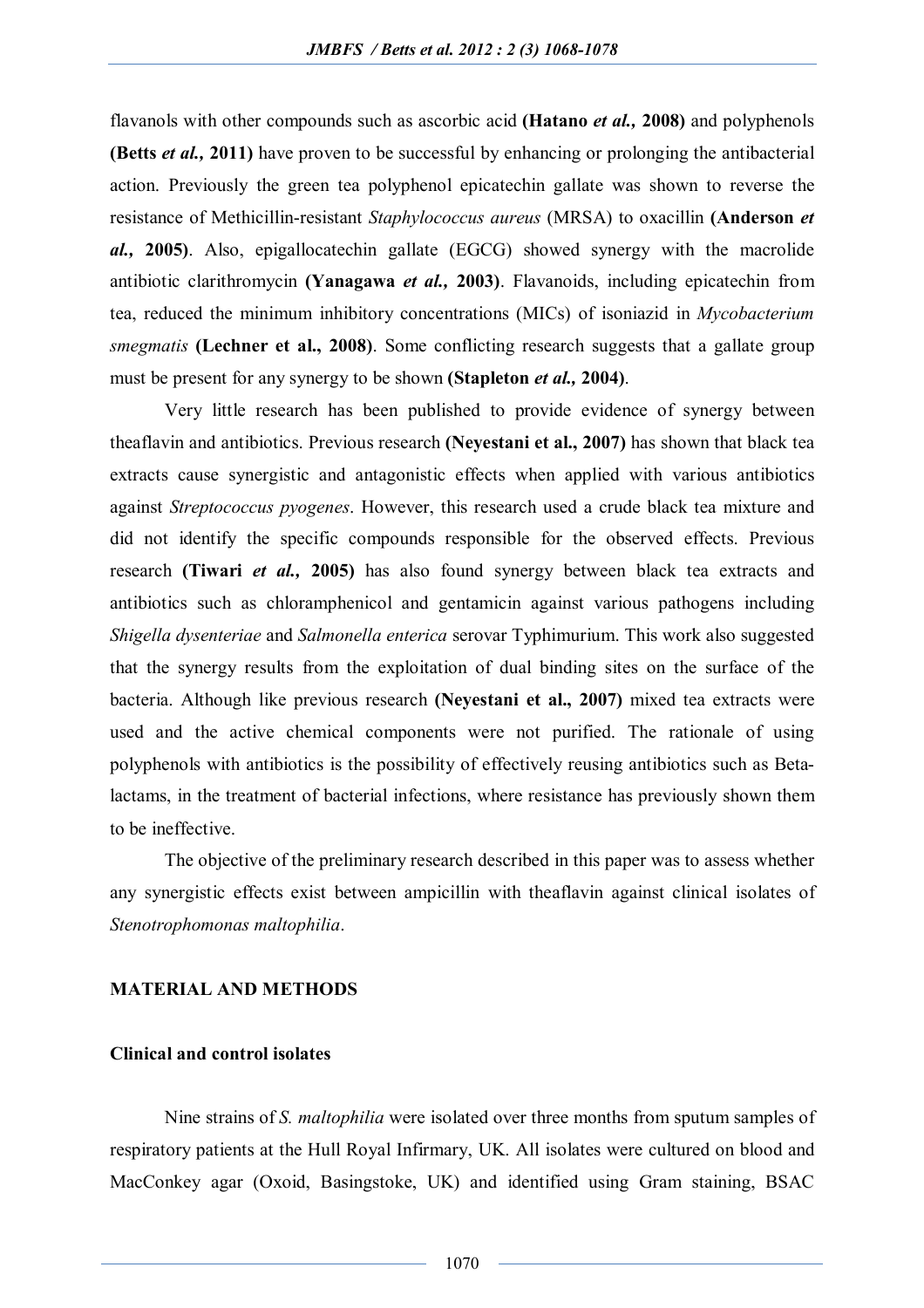(British Society for Antimicrobial Chemotherapy) antibiotic susceptibility testing **(Andrews, 2007)** and biochemical profiling with API 20E testing kits (BioMérieux, France). A control strain of *S. maltophilia* (NCTC 13014) was purchased from the Heath Protection Agency Cultures Collections, Porton Down, UK.

#### **Culture media, antibiotics and tea polyphenols**

Ampicillin (AMP) powder was purchased as ampicillin sodium salt from Sigma-Aldrich, UK. All media and ampicillin discs were purchased from Oxoid, UK. Ampicillin was selected as previous laboratory testing had shown that  $25 \mu$ g discs containing ampicillin produced no zones of inhibition against *S. maltophilia* **(Betts** *et al.,* **2012)** and therefore resistance was concluded. All media and materials were autoclaved before their use. Theaflavin (TF) with purity  $\geq 95$  was donated by Unilever, Shanghai, China.

#### **Ampicillin susceptibility testing**

All isolates were inoculated onto IsoSensitest agar (Oxoid, UK) using the method standardised by **Moodsdeen, Williams and Secker (1988)**. Ten IsoSensitest agar plates (6 mm in depth) were poured and inoculated with the control strain and each of the 9 clinical isolates. Discs were added containing ampicillin  $(25 \mu g)$ . All isolates were incubated at 30°C for 20 h, in accordance with the BSAC methods (BSAC, 2012) of susceptibility testing for *S. Maltophilia* **(Andrews, 2007).** At the end of the incubation period, for each test disc the diameter of the disc plus zone of inhibition was measured (mm) and recorded. Each experimental plate was replicated six times to check for consistency.

### **Checkerboard assay**

Stock solutions of theaflavin and ampicillin were initially made up in 0.5 mL of 100% DMSO based on the method by **Gordon and Wareham (2010),** for ease of solubility. Stock solutions were then diluted into 19.5 mL of ISO-sensitive broth leaving DMSO concentrations of 2.5%. To a standard 96-well round-bottomed microtitre plate, 50 µL of the theaflavin and ampicillin solutions were pipetted into each well, so that each row and column contained a fixed amount of one antimicrobial agent and increasing concentrations of the other. This gave final well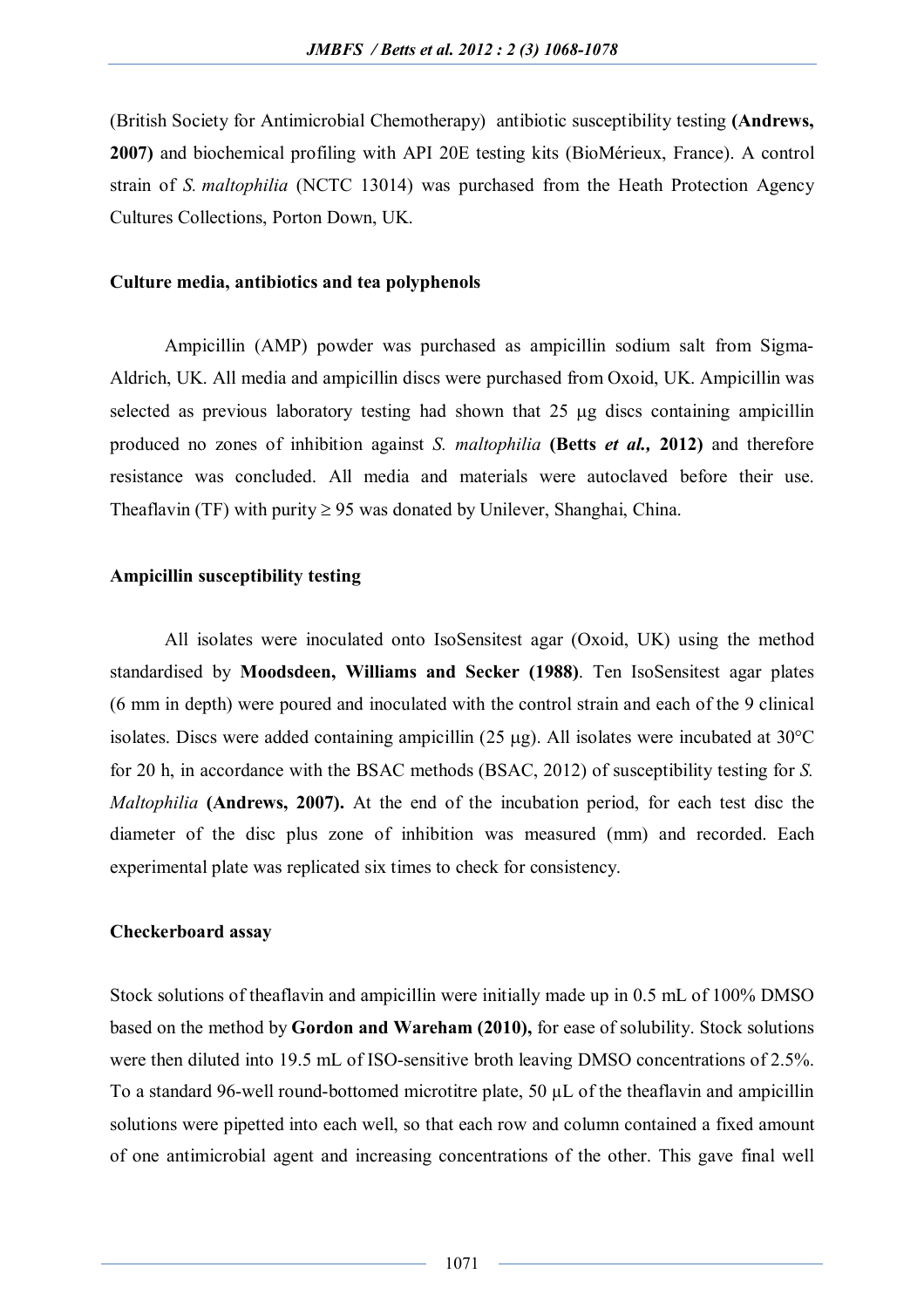concentrations of 3.125-800 µg/mL of theaflavin and 3.25-100 µg/mL of ampicillin (Figure 1). To inoculate each well with *S. maltophilia*, a 100 µL volume of a 0.5 MacFarland suspension of was pipetted **(Andrews, 2001)**. This procedure was replicated for each isolate tested. All microtitre plates were incubated at  $30^{\circ}$ C for 24 h. Control wells were also prepared using theaflavin in 2.5% DMSO (3.125-800 µg/mL), ampicillin in 2.5% DMSO (3.25-100 µg/mL) and 2.5% DMSO only.

| Ampicillin<br>concentration | Theaflavin concentration (µg/mL) |     |     |     |     |    |    |      |     |       |                |    |
|-----------------------------|----------------------------------|-----|-----|-----|-----|----|----|------|-----|-------|----------------|----|
| $(\mu g/mL)$                | C5                               | 800 | 400 | 200 | 100 | 50 | 25 | 12.5 | 6.5 | 3.125 | C <sub>2</sub> | C1 |
| 100                         |                                  |     |     |     |     |    |    |      |     |       |                |    |
| 50                          |                                  |     |     |     |     |    |    |      |     |       |                |    |
| 25                          |                                  |     |     |     |     |    |    |      |     |       |                |    |
| 12.5                        |                                  |     |     |     |     |    |    |      |     |       |                |    |
| 6.25                        |                                  |     |     |     |     |    |    |      |     |       |                |    |
| 3.125                       |                                  |     |     |     |     |    |    |      |     |       |                |    |
| C <sub>3</sub>              |                                  |     |     |     |     |    |    |      |     |       |                |    |
| C <sub>4</sub>              |                                  |     |     |     |     |    |    |      |     |       |                |    |

**Figure 1** Organisation of the checkerboard assay showing well concentration of theaflavin and ampicillin.  $C1 =$  Ampicillin alone (no bacterial inoculant),  $C2 =$  Ampicillin (in 2.5%) DMSO) + *S. maltophilia*, C3 = DMSO only + *S. maltophilia*, C4 = Theaflavin (in 2.5%  $DMSO$ ) + *S. maltophilia* and C5 = theaflavin alone (no bacterial inoculant).

At the end of the incubation period, each well was observed for signs of visible turbidity. The lowest concentration not showing visible turbidity was taken as the MIC. The fractional inhibitory concentrations (FIC) were determined based on the method described by **Hall, Middleton and Westmacott (1983)** whereby the FICa = MIC of compound a + compound b/MIC of compound a, the FICb = MIC of compound b + compound a/MIC of compound b and the  $FICs = FICa + FICb$ . If the FICs index was equal to 0.5 or less, a synergistic effect was recorded. A value  $> 0.5 - 4.0$  was taken as an additive effect and a value  $> 4.0$  was counted as antagonistic effect between theaflavin and ampicillin. Six-fold replication of all checkerboard assays check for consistency and enabling the results to be provided as mean values. Significant differences between data sets for each combination of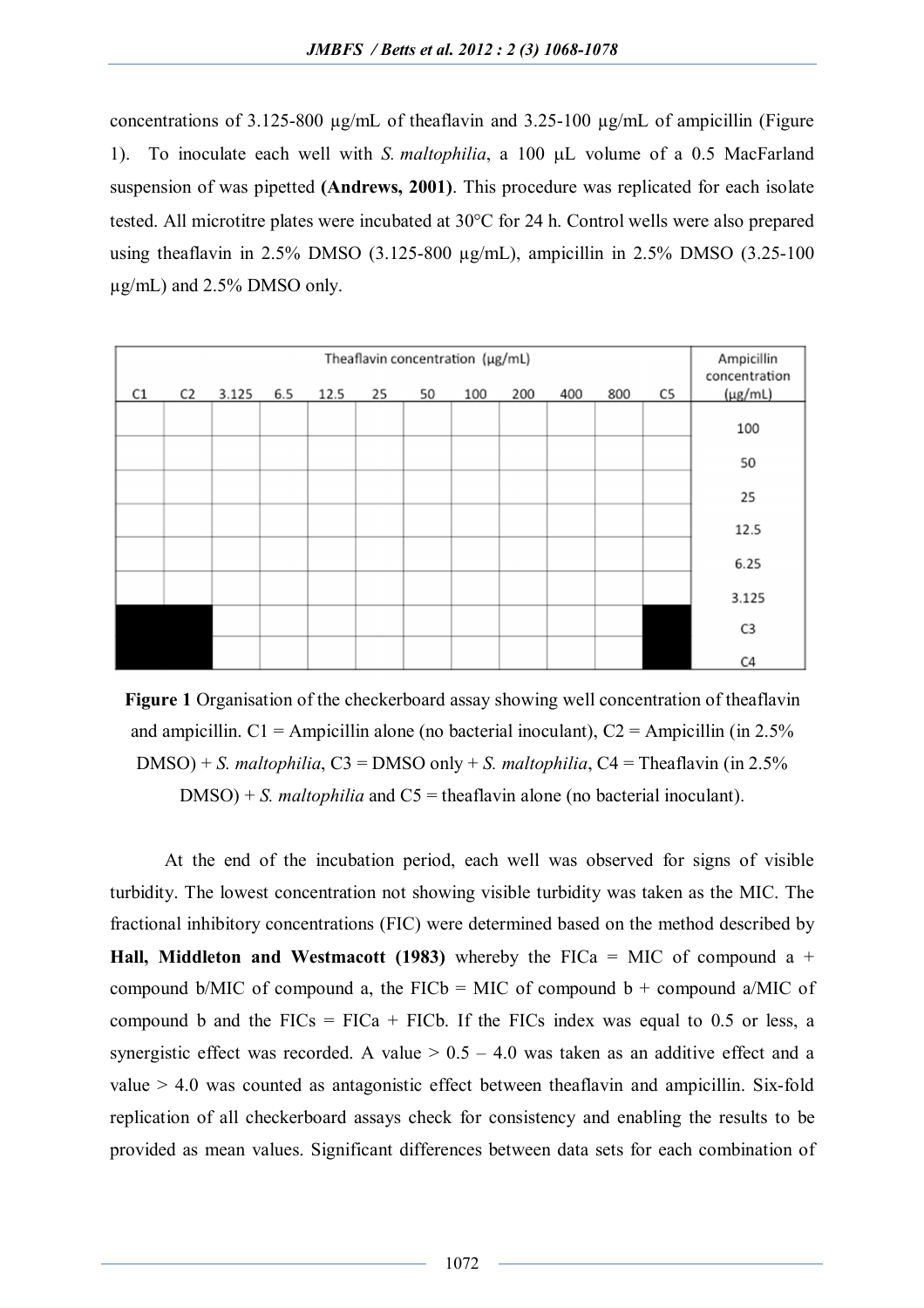polyphenols were determined using the Wilcoxon Mann–Whitney test, and results showing P ≤ 0.05 were considered as significant.

#### **RESULTS AND DISCUSSION**

Results from the susceptibility testing using 25 µg ampicillin discs, showed that all isolates of *S. maltophilia* presented resistance to ampicillin. However, from the checkerboard assay it was observed that in a liquid culture *S. maltophilia* isolates were susceptible to ampicillin at concentrations of 12.5 µg/mL and above, with mean MICs being 12.5-22.9 µg/mL depending on the isolate (See table 1). The MIC of ampicillin was dramatically reduced when used in combination with theaflavin. With the mean theaflavin additions of 6.25-11.46 µg/mL the mean ampicillin MICs against all *S. maltophilia* were significantly (P < 0.05) reduced to 3.125-6.25 µg/mL. The FIC indexes of ampicillin and theaflavin combinations against each *S. maltophilia* isolate was calculated to be between 0.22 and 0.35 confirming that a synergistic, not an additive relationship exists between theaflavin and ampicillin. No antimicrobial effects were produced from DMSO alone and no synergy was observed between DMSO and ampicillin.

From the results presented, the differences can be seen between the disc diffusion and microtitre assays as methods of showing susceptibility of *S. maltophilia* to ampicillin. This difference confirms previous literature, which mentions the difficulties of accurately determining antibiotic susceptibility of *S. maltophilia* and the unreliability of the disc diffusion method **(Tatman-Otkun** *et al.,* **2005)**. It has been shown in this study that the microtitre assay is more accurate and far more easily standardised, in than it does not rely on the slow diffusion of chemical agents into agar, which are highly affected by temperature and pH.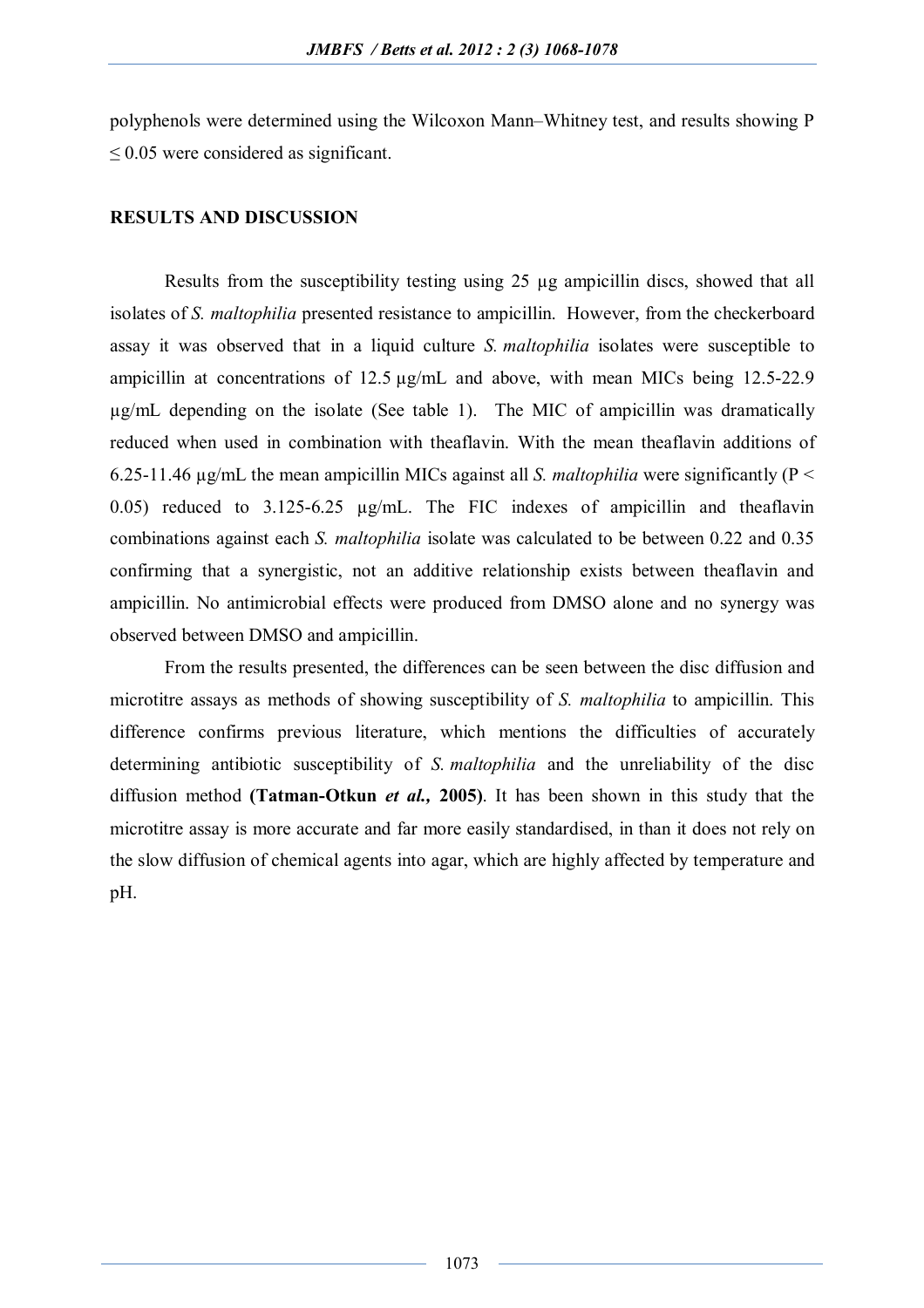| MIC (µg/mL)    |            |        |                          |           |  |  |  |  |  |  |
|----------------|------------|--------|--------------------------|-----------|--|--|--|--|--|--|
| Isolate no.    | AMP        | TF     | $AMP + TF$               | FIC index |  |  |  |  |  |  |
| 1              | 12.5(0)    | 200(0) | $3.125(0) + 6.25(0)$     | 0.28      |  |  |  |  |  |  |
| $\overline{2}$ | 14.6(10.4) | 200(0) | $3.125(0) + 6.25(0)$     | 0.25      |  |  |  |  |  |  |
| 3              | 12.5(0)    | 400(0) | $3.125(0) + 11.46(5.2)$  | 0.28      |  |  |  |  |  |  |
| $\overline{4}$ | 12.5(0)    | 200(0) | $3.65(2.6) + 6.25(0)$    | 0.32      |  |  |  |  |  |  |
| 5              | 22.9(10.4) | 400(0) | $6.25(0) + 11.46(5.2)$   | 0.30      |  |  |  |  |  |  |
| 6              | 14.6(10.4) | 200(0) | $4.17(2.08) + 6.25(0)$   | 0.32      |  |  |  |  |  |  |
| $\tau$         | 25(0)      | 400(0) | $5.21(2.1) + 12.5(0)$    | 0.24      |  |  |  |  |  |  |
| 8              | 16.6(8.3)  | 200(0) | $3.125(0) + 6.25(0)$     | 0.22      |  |  |  |  |  |  |
| 9              | 12.5(0)    | 200(0) | $3.65(2.6) + 11.46(5.2)$ | 0.35      |  |  |  |  |  |  |
| Control        | 12.5(0)    | 200(0) | $3.125(0) + 9.38(3.13)$  | 0.30      |  |  |  |  |  |  |

**Table 1** Mean  $(\pm$  standard deviation) minimum inhibitory concentrations (MIC) and the fractional inhibitory concentration indexes (FICIs) of ampicillin and theaflavin against clinical isolates of *S. maltophilia*.

Amp= ampicillin, TF = theaflavin, Control = *Stenotrophomonas maltophilia* NCTC 10258.

The results presented confirm previous results regarding the antibacterial activity of theaflavin against *S. maltophilia* **(Betts** *et al.,* **2012)**. More importantly, the work demonstrates that significant synergy ( $P \le 0.05$ ) exists between theaflavin and ampicillin against all isolates of *S. maltophilia* used in this investigation. The research here refutes the findings of other research **(Stapleton** *et al.,* **2004)**, which suggest that a gallate group must be present for synergy to occur, and instead supports work which indicates that with some antibiotics an interaction can exist **(Martins** *et al.,* **2011)**. The mechanism for this is likely to involve an interaction with β-lactamase, possibly disabling the enzyme and allowing ampicillin to again disrupt peptidoglycan synthesis. This result supports previous polyphenol and antibiotic work **(Zhao** *et al.,* **2001)** where the addition of epigallocatechin gallate (EGCG) reversed resistance to penicillin by *Staphylococcus aureus*. Previous studies have proposed that the mechanisms for polyphenol synergy and activity involves modulating the activity of intrinsic β-lactamases **(Zhao** *et al.,* **2002)** and also the destabilisation of the bacterial cytoplasmic membrane via by production of hydrogen peroxide **(Wang, Wang and Xie, 2010)**. However, the modes of action require further investigation as other research has suggested that the mechanism behind the antibacterial action of polyphenols is the result of cell aggregation **(Cushnie and Lamb, 2011)**. This mechanism would lead to decreased cell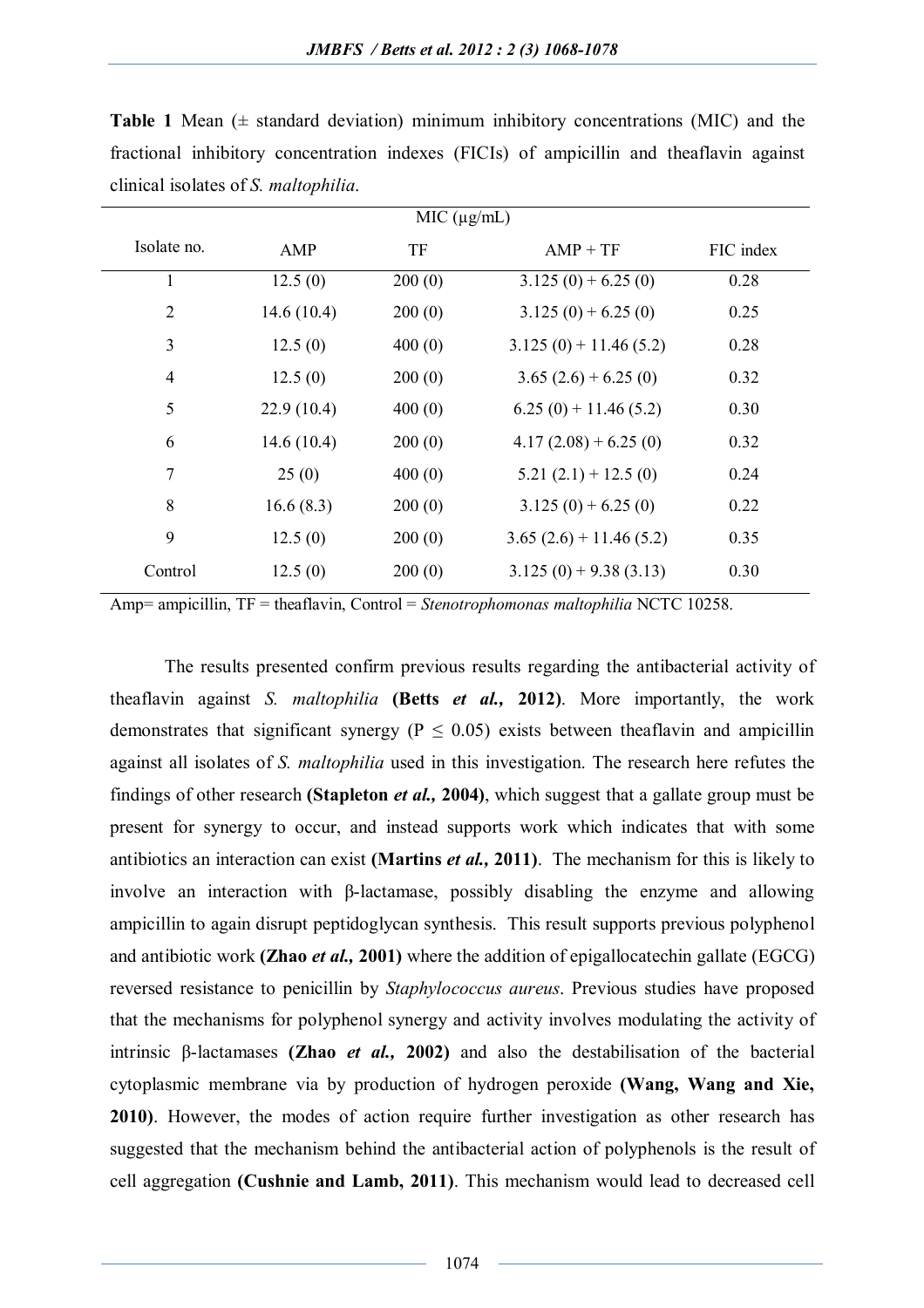surface area and result in reduced nutrient uptake and oxygen consumption. As a consequence less energy and materials would be available to produce/maintain elements that they rely on for their defence against antibiotics, such as β-lactamases and efflux pumps. With these resistance mechanisms suppressed, antibiotics such as ampicillin might again become a viable option to treat infections caused by multidrug resistant bacteria.

#### **CONCLUSION**

In conclusion this is believed to be the first report providing evidence of synergistic properties of theaflavin when used in combination with ampicillin against clinical isolates of *S. maltophilia*. These results could lead to further work investigating the use of ampicillin in the treatment of *S. maltophilia* infections, an antibiotic normally not used against the bacterium. This work highlights the potential use of natural compounds such as polyphenols in a clinical setting to help combat resistance. The use of conventional antibiotics with polyphenols could increase future treatment options and result in the reuse of many antibiotics to which high levels of resistance have previously been observed. Further work is recommended to investigate the specific mechanisms and underlying interactions between theaflavin and β-lactam antibiotics and its wider effectiveness against resistant bacterial pathogens.

**Acknowledgments:** We gratefully acknowledge the funding from ESPRC (EP/C53770X/1). We would also like to thank the Northern General Hospital, Sheffield, UK and Hull Royal Infirmary, UK for providing the clinical isolates and to Unilever, China for supplying samples of theaflavin.

#### **REFERENCES**

ALANIS, A. J. 2005. Resistance to antibiotics: Are we in the post-antibiotic era? *Archives of Medical Research,* vol. 36, p. 697-705.

ALONSO, A. – MARTINEZ, J. L. 1997. Multiple antibiotic resistance in *Stenotrophomonas maltophilia*. *Antimicrobial Agents and Chemotherapy*, vol. 41, no. 5, p. 1140-1142. ANDERSON, J. C. – HEADLEY, C. – STAPLETON, P. D. – TAYLOR, P. W. 2005. Synthesis and antibacterial activity of hydrolytically stable (-)-epicatechin gallate analogues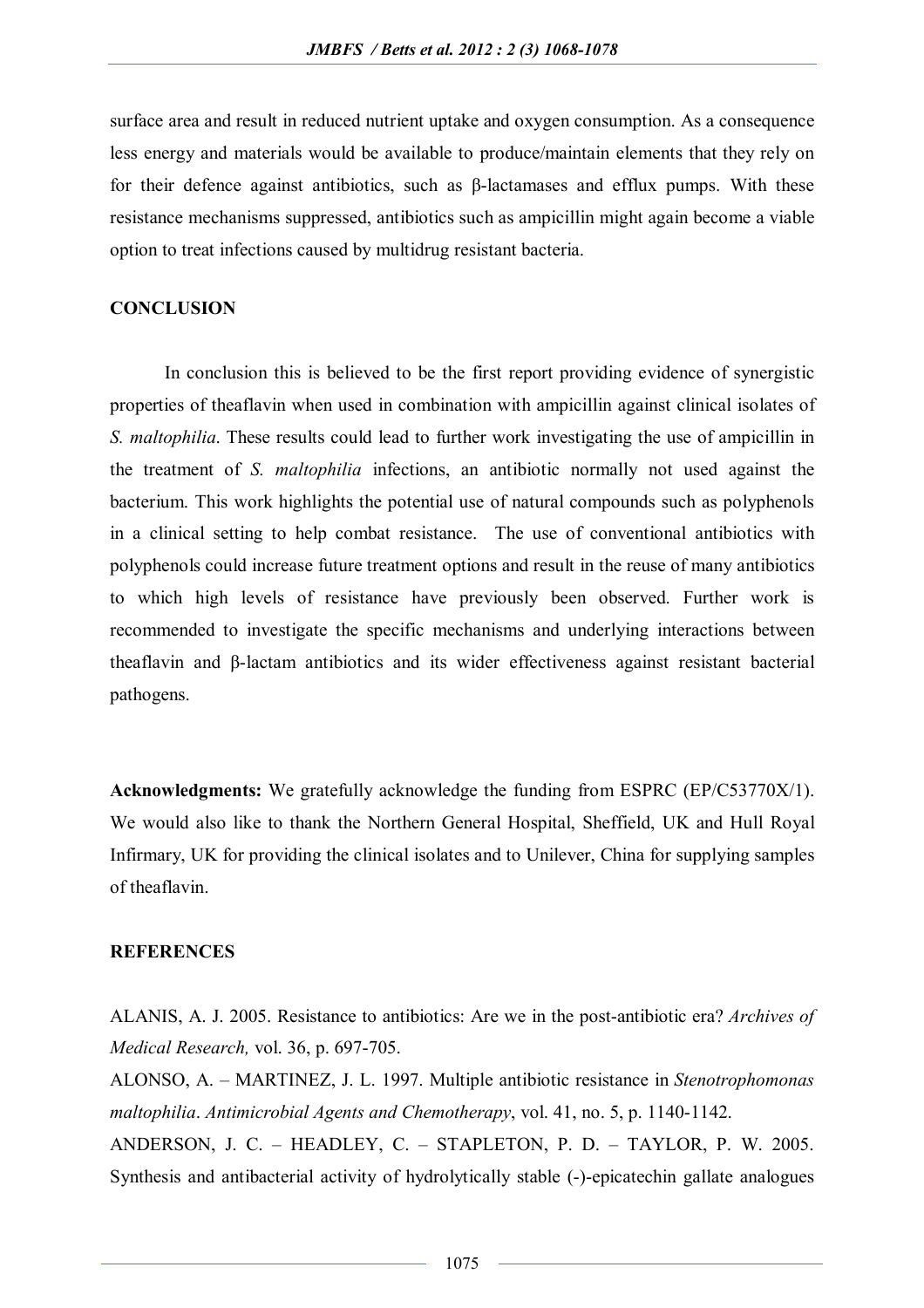for the modulation of  $\beta$ -lactam resistance in *Staphylococcus aureus*. *Bioorganic and Medicinal Chemistry Letters*, vol. 15, p. 2633-2635.

ANDREWS, A. M. 2001. Determination of minimum inhibitory concentrations. *Journal of Antimicrobial Chemotherapy*, vol. 48, no. 1, p. 5-16.

ANDREWS, A. M. 2007. BSAC standardized disc susceptibility testing method (Version 6). *Journal of Antimicrobial Chemotherapy*, vol. 60, no. 1, p. 20-41.

BETTS, J. W. - MURPHY, C. - KELLY, S. M. - HASWELL, S. J. 2011. Antibacterial effects of theaflavin and its synergy with epicatechin against clinical isolates of *Acinetobacter baumannii* and *Stenotrophomonas maltophilia*. *International Journal of Antimicrobial Agents*, vol. 38, no. 5, p. 421-425.

BETTS, J. – MURPHY, C. – KELLY, S. - HASWELL, S. 2012. Minimum inhibitory and bacterical concentrations of theaflavin and synergistic combinations with epicatechin and quercetin against clinical isolates of *Stenotrophomonas maltophilia*. *Journal of Microbiology Biotechnology and Food Sciences*, vol. 1, no. 5, p. 1250-1258.

BSAC. 2012. BSAC methods for antimicrobial susceptibility testing. Version 11, March 2012.

CUSHINE, T. P. T. – LAMB, A. J. 2011. Recent advances in understanding the antibacterial properties of flavonoids. *International Journal of Antimicrobial Agents*, vol. 38, no. 2, p. 99- 107.

FRIEDMAN, M. – HENIKA, P. R. – LEVIN, C. E. – MANDRELL, R. E. – KOZUKE, N. 2006. Antimicrobial activities of tea catechins and theaflavins and tea extracts against *Bacillus cereus*. *Journal of Food Protection*, vol. 69, no. 2, p. 354-361.

GORDON, N. C. - WAREHAM, D. W. 2010. Antimicrobial activity of the green tea polyphenol (-)-epigallocatechin-3-gallate (EGCG) against clinical isolates of *Stenotrophomonas maltophilia*. *International Journal of Antimicrobial Agents*, vol. 36, no. 2, p. 129-131.

GUILLEMOT, D. 1999. Antibiotic use in humans and bacterial resistance. *Current Opinion in Microbiology*, vol 2, p. 494-498.

HALL, M. J. – MIDDLETON, R. F. – WESTMACOTT, D. 1983. *Journal of Antimicrobial Chemotherapy*, vol. 11, p. 427-433.

HATANO, T. – TSUGAWA, M. - KUSUDA, M. – TANIGUCHI, S. – YOSHIDA, T. – SHIOT, S. *et al.* 2008. Enhancement of antibacterial effects of epigallocatechin gallate using ascorbic acid. *Phytochemistry*, vol. 69, p. 3111-3116.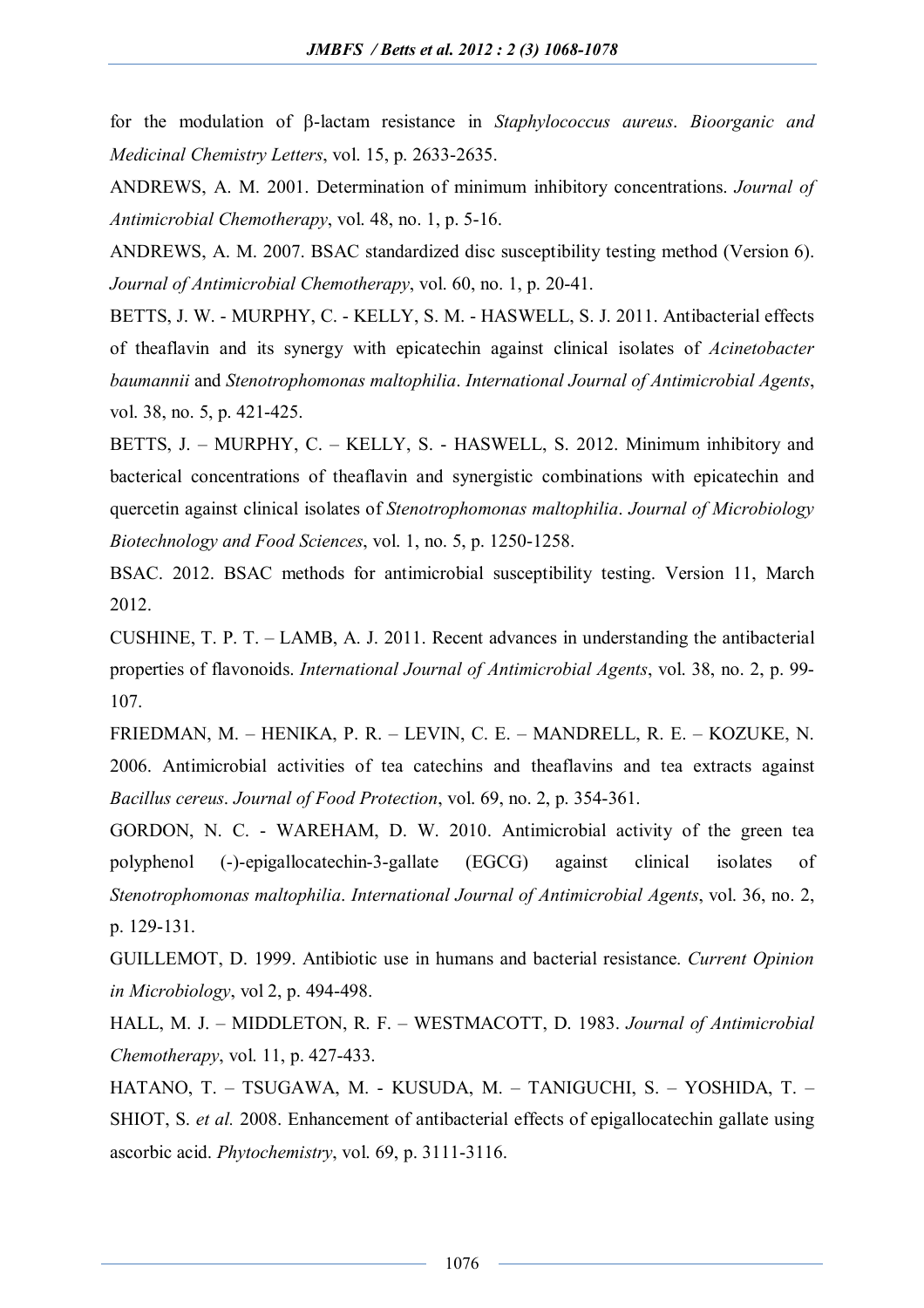KARCHMER, A. W. 2004. Increased antibiotic resistance in respiratory tract pathogens: Protekt US – an update. *Clinical Infectious Diseases*, vol. 39, no. 3, p. S142-S150.

LECHNER, D. – GIBBONS, S. – BUCAR, F. 2008. Modulation of isoniazid susceptibility by flavanoids in *Mycobacterium*. *Phytochemistry Letters*, vol. 1, p. 71-75.

LOONEY, W. J. – NARITA. M. – MUHLEMANN, K. 2009. *Stenotrophomonas maltophilia*: An emerging opportunist human pathogen. *Lancet Infectious Diseases*, vol 9, p. 312-323.

MARTINS, A. – VASAS, A. – VIVEIROS, M. – MOLNAR, J. – HOHMANN, J. et al. 2011. Antibacterial properties of compounds isolated from *Carpobrotus edulis*. *International Journal of Antimicrobial Agents,* vol. 37, p. 438-444.

MOODSDEEN, F. – WILLIAMS, J. D. – SECKER, A. 1988. Standardization of inoculum size for disc susceptibility testing: a preliminary report of a spectrophotometric method. *Journal of Antimicrobial Chemotherapy*, vol. 21, p. 439-443.

NEYESTANI, T. R. – KHALAJI, N. - GHARAVI, A. 2007. Black and green teas may have selective synergistic or antagonistic effects on certain antibiotics against *Streptococcus pyogenes* in vitro. *Journal of Nutritional and Environmental Medicine*, vol. 16 no. 3-4, p. 258-266.

OSTERBURG, A. – GARDNER, J. – HYON, S. H. – NEELY, A. – BABCOCK, G. 2009. Highly antibiotic-resistant *Acinetobacter baumannii* clinical isolates are killed by the tea polyphenol (-)-epigallocatechin-3-gallate (EGCG). *Clinicial Microbiology and Infection*, vol. 15, no. 4, p. 341-346.

SAN GABRIEL, P. – ZHOU, J. – TABIBI, S. – CHEN, Y. – TRAUZZI, M. *et al.* 2004.

Antimicrobial Susceptibility and Synergy Studies of *Stenotrophomonas maltophilia* Isolates from Patients with Cystic Fibrosis. Antimicrobial Agents and Chemotherapy, vol. 48, no. 1, p. 168–171.

STAPLETON, P. D. – SHAH, S. – ANDERSON, J. C. – HARA, Y. - HAMILTON-MILLER J. M. T. *et al.* 2004. Modulation of β-lactam resistance is *Staphylococcus aureus* by catechins and gallates. *International Journal of Antimicrobial Agents*, vol 23, p. 462-467.

TATMAN-OTKUN, M. - GURCAN, S. – OZER, B. – AYDOSLU, B. – BUKAVAZ, S. 2005. The antimicrobial susceptibility of *Stenotrophomonas maltophilia* isolates using three different methods and their genetic relatedness. *BMC Microbiology*, vol. 5, no. 24.

TIWARI, R. P. – BHARTI, S. K. – KAUR, H. D. – DIKSHIT, R. P. – HOONDAL, G. S. 2005. Synergistic antimicrobial activity of tea and antibiotics. Indian Journal of Medical Research, vol. 122, p. 80-84.